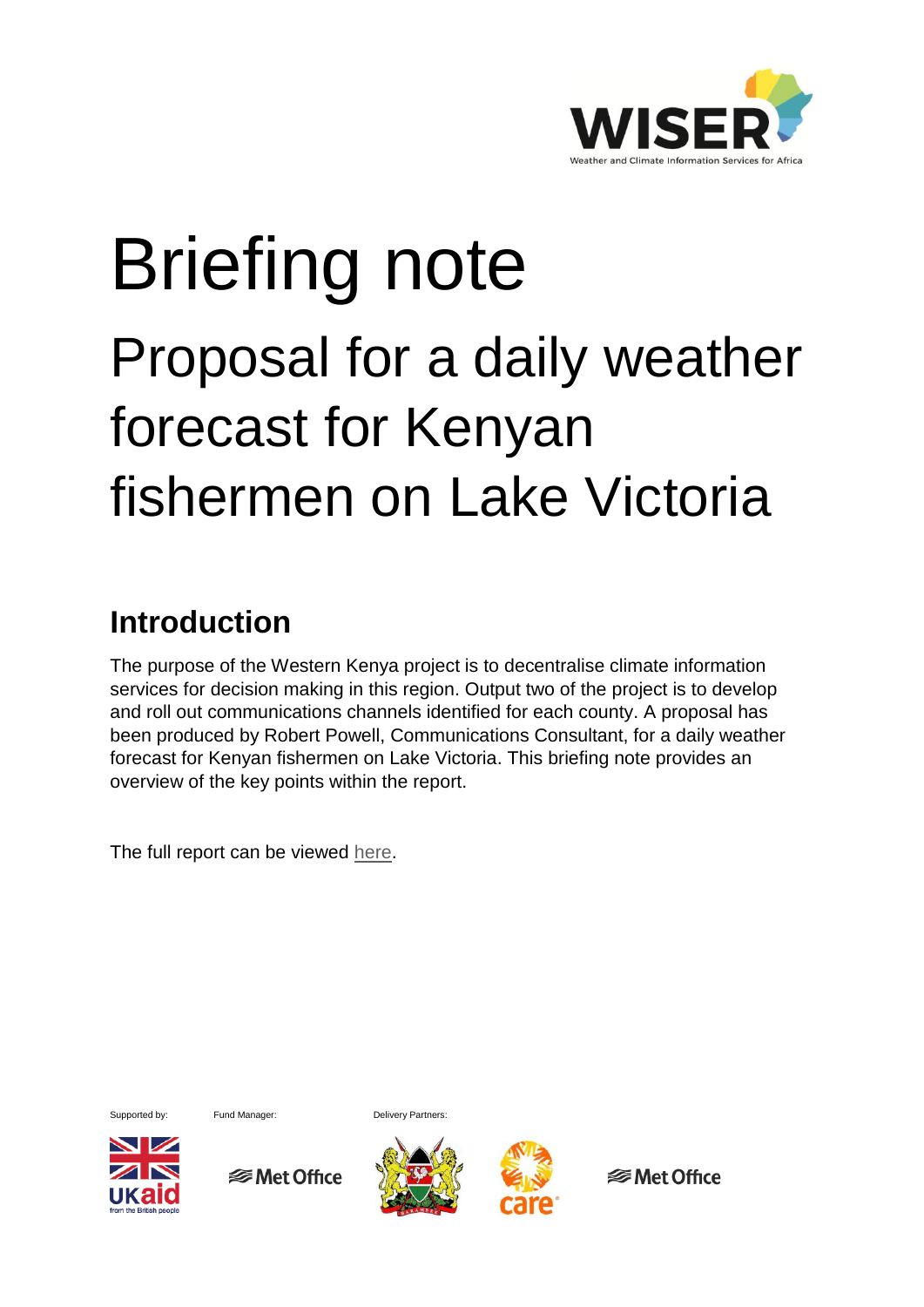

# **Summary**

There are about 40,000 fishermen in the Kenyan sector of Lake Victoria. Most of them fish from open wooden canoes powered by paddles and sail. Only 20% of the fishing boats have an outboard motor. The canoes capsize frequently as a result of adverse weather conditions and drownings are common.

Fishermen in the Kenyan section of Lake Victoria do not benefit from any weather forecast service at present. Regular and reliable weather forecasts could help fishermen to avoid navigating on the lake in severe weather conditions and save lives.

# **User engagement**

The following research was undertaken to develop this proposal:

- Focus group discussions with fishermen at Kamin Oningo Beach in Siaya County and Arengo Beach in Kisumu County.
- Conversations with fishermen at Port Victoria in Busia County.
- A meeting with Tom Guda, the National Chairman of Beach Management Units in Kenya.
- Discussions with several Kenyan fisheries experts, including the directors of fisheries of Kisumu and Siaya counties, the Agricultural Sector Development Support Programme (ASDSP) in Kisumu County, and the Kenyan Maritime and Fisheries Research Institute (KEMFRI) in Kisumu.
- Discussions with meteorologists of Kenya Meteorological Department.
- A two-day workshop in Kisumu with fishermen's leaders from Migori, Homa Bay, Kisumu, Siaya and Busia counties and a representative of the Uganda National Meteorological Authority.
- Desk research on the SMS-based severe weather warning system for fishermen on Lake Victoria developed by the Uganda National Meteorological Agency.

Supported by: Fund Manager: Delivery Partners:



**<del></del>** Met Office



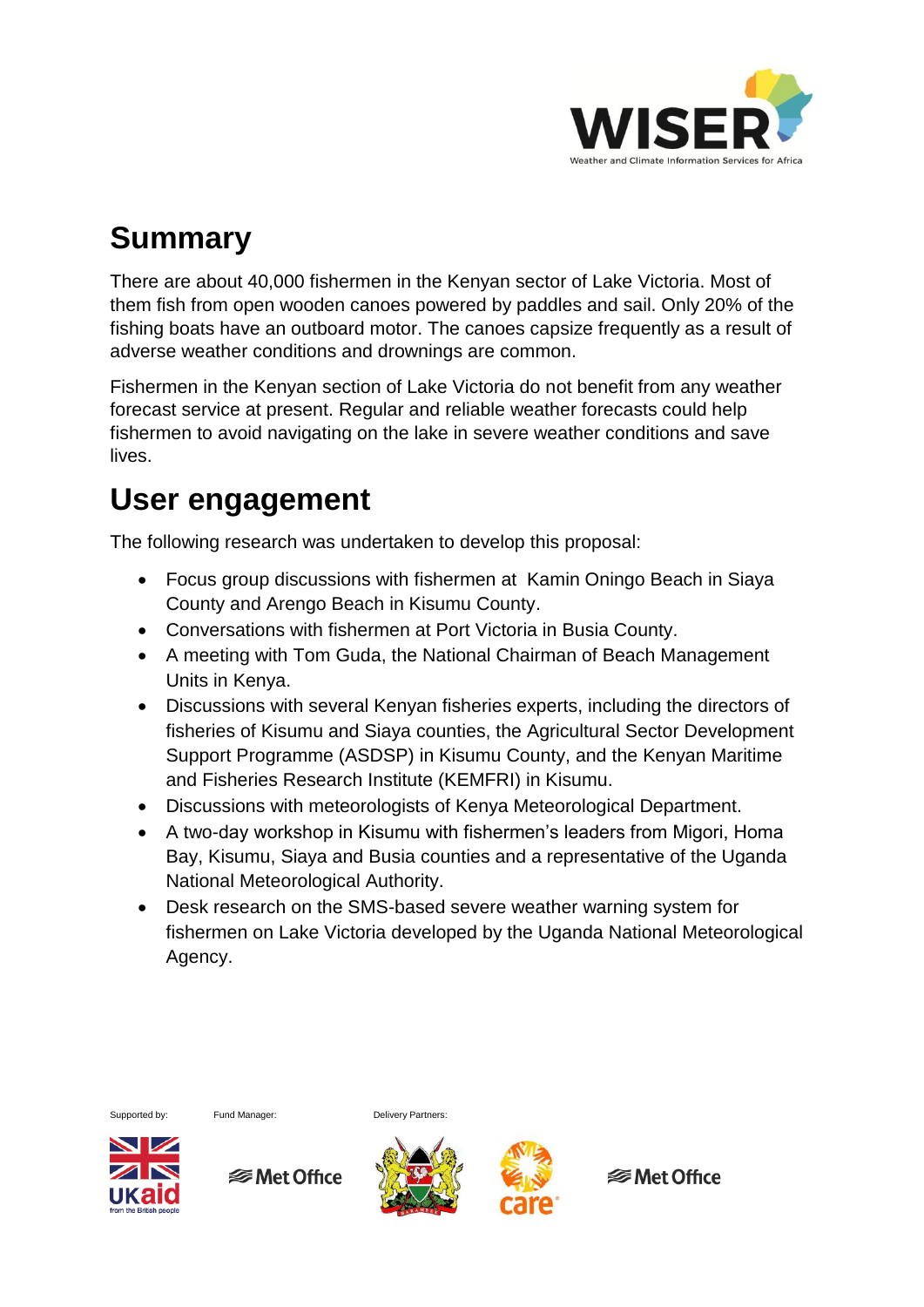

# **Daily forecast**

Following the research it is proposed that Kenya Meteorological Department (KMD) create a daily weather forecast for fishermen active in the Kenyan sector of the lake. This would be issued every morning at 09.00 and would cover a period of two days. Each bulletin would forecast the weather on the lake for the day of issue and the following day.

The forecast for fishermen would consistently provide information on wind speed and direction, rainfall volume and spatial distribution and visibility. It would also provide early warning of potential hazards, such as strong winds, high waves, water spouts and thunderstorms. The bulletin would forecast the weather separately for the Gulf of Winam and for an area of the open lake to the west up to 60 km from the Kenyan coastline.

The forecast would be posted on the KMD website. It would also be sent direct to subscribers by email and social media applications such as WhatsApp. However, the forecast would mainly reach fishermen through Luo language radio stations broadcasting to audiences in Western Kenya and via SMS messages to committee members of the 281 Beach Management Units (BMUs) along the Kenyan shore of Lake Victoria.

KMD would prepare the forecasts in SMS format, but they would be disseminated to individual BMUs by the national secretariat of the Kenyan Association of Beach Management Units, using a FrontlineCloud/Frontline Sync SMS portal. The forecasts would use the same language and terminology that fishermen use to describe weather conditions on Lake Victoria in preference to scientific terminology.

It is proposed that KMD adopt the following three-colour traffic light system for all its forecasts and hazard warnings related to weather conditions on Lake Victoria:

- Green No hazard warnings in force. It is safe for small craft to navigate on the lake.
- Amber **Be prepared** Potentially dangerous weather and water conditions are expected. Small craft should take special care if they decide to go out.
- Red **Take action**. Severe and dangerous weather and water conditions are expected. All vessels on the lake should take immediate and appropriate action to ensure their safety.

Supported by: Fund Manager: Delivery Partners:



**<del></del>** Met Office



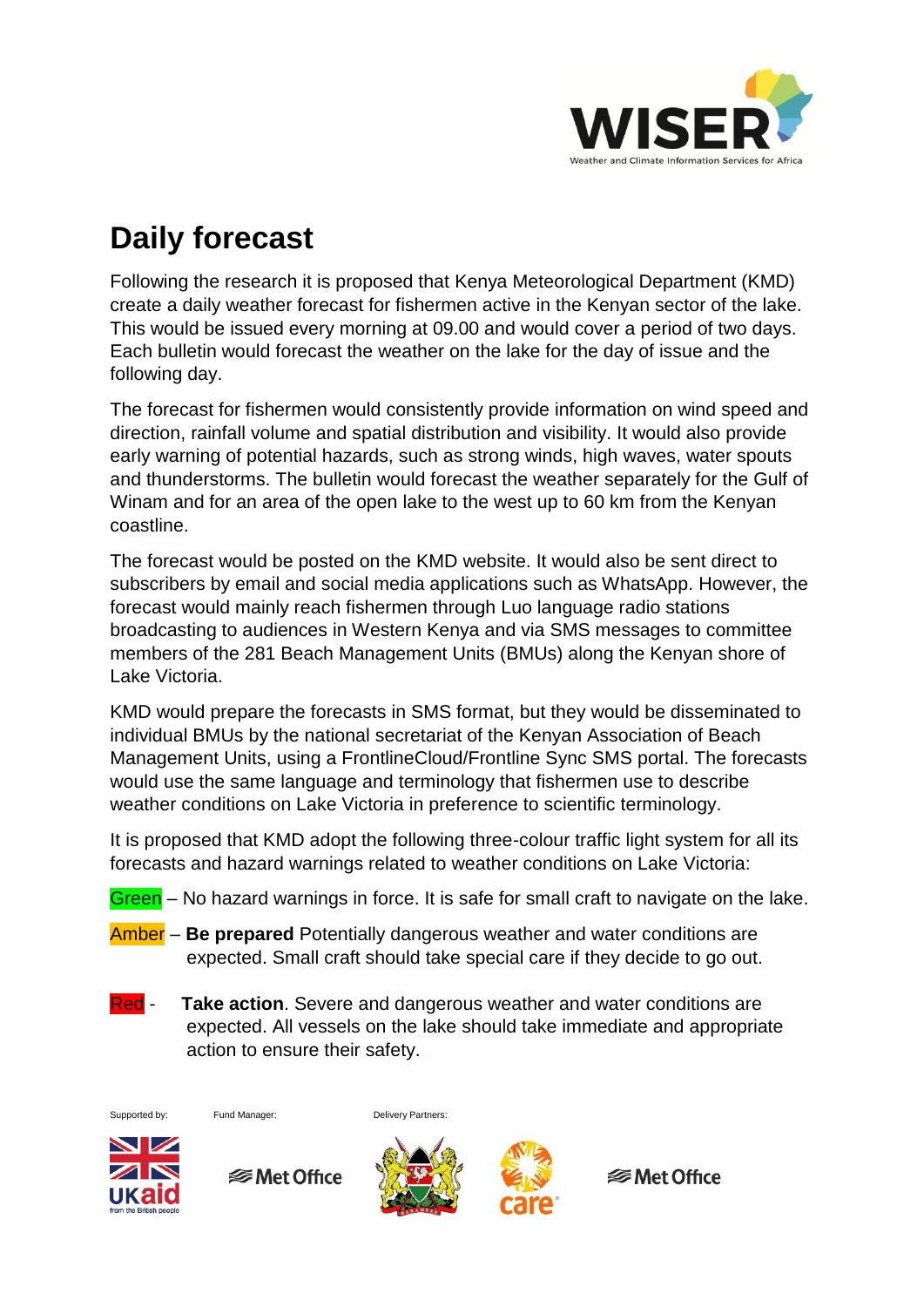

### **Sample forecast**

### Kenya Meteorological Department



### Daily weather forecast for fishermen on Lake Victoria Date of issue: 15th June 2016



Supported by: Fund Manager: Delivery Partners:









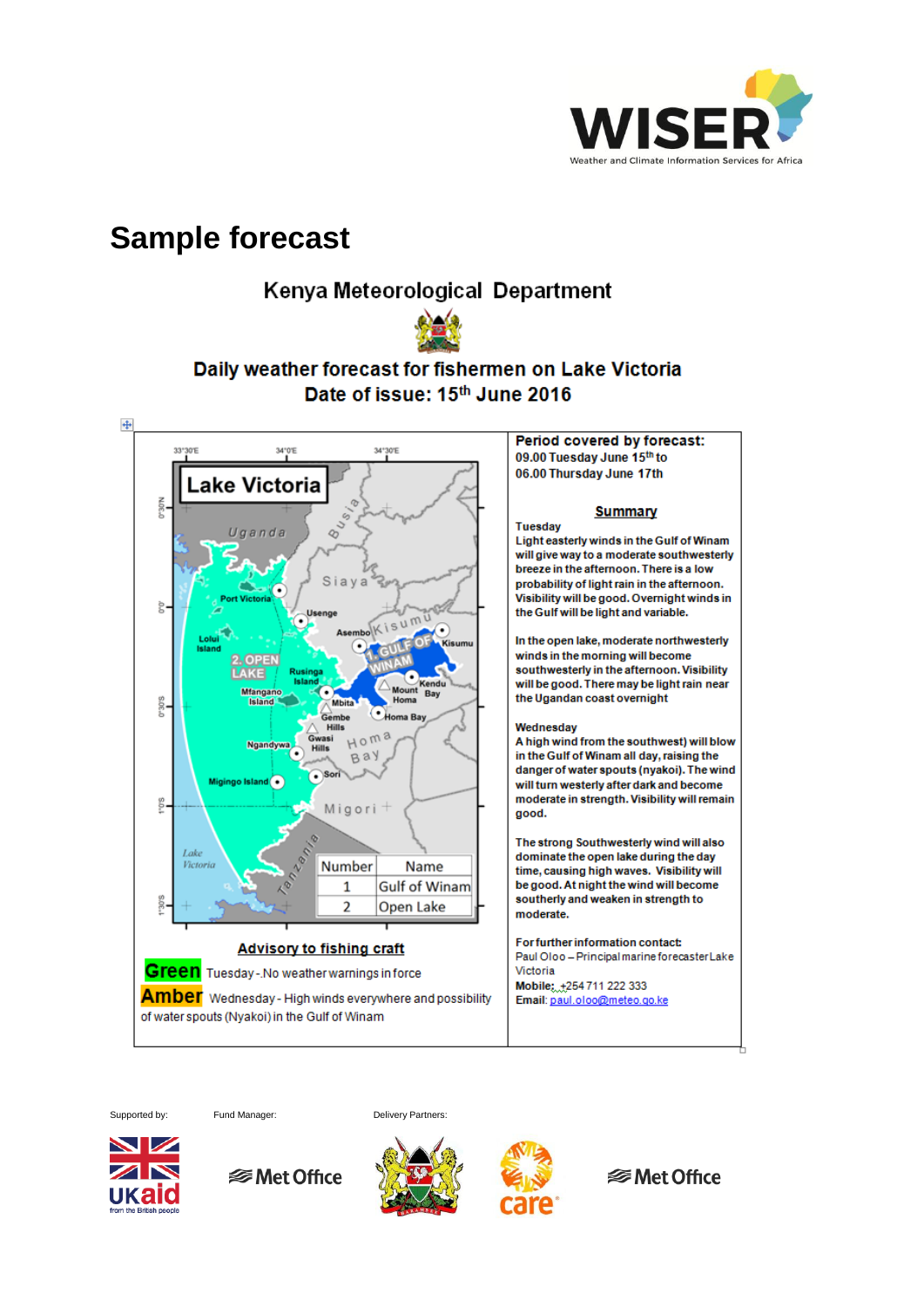

| Tuesday<br>July 18   | <b>Wind speed</b><br>and direction | <b>Rainfall/</b><br><b>Cloud cover</b> | Rainfall<br>distribution | <b>Visibility</b> | Hazards/<br><b>Warning level</b>                  |
|----------------------|------------------------------------|----------------------------------------|--------------------------|-------------------|---------------------------------------------------|
| <b>Morning</b>       | Е<br>Light                         | Sunny intervals                        |                          | ÔÔ<br>Good        | No warnings in force                              |
| <b>Afternoon</b>     | SW<br>Moderate                     | <b>Light rain</b>                      | Few places               | ÔÔ<br>Good        | No warnings in force                              |
| <b>Night</b>         | <b>VARIABLE</b><br>Light           | Cloud cover                            |                          |                   | No warnings in force                              |
| Wednesday<br>July 19 |                                    |                                        |                          |                   |                                                   |
| <b>Morning</b>       | sw<br><b>High</b>                  | Sunny                                  |                          | రిం<br>Good       | Amberwarning<br>High wind/<br><b>Water spouts</b> |
| <b>Afternoon</b>     | <b>SW</b><br><b>High</b>           | Sunny intervals                        |                          | Good              | Amberwarning<br>High wind/<br><b>Water spouts</b> |
| <b>Night</b>         | w<br>Moderate                      | Partial cloud cover                    |                          |                   | No warnings in force                              |

#### Zone 1: Gulf of Winam

#### Zone 2, Open Lake

| <b>Tuesday</b>       | Wind speed/                  | <b>Rainfall/</b>    | Rainfall     | <b>Visibility</b> | Hazards/                                           |
|----------------------|------------------------------|---------------------|--------------|-------------------|----------------------------------------------------|
| July 18              | direction                    | <b>Cloud cover</b>  | distribution |                   | <b>Warning level</b>                               |
| <b>Morning</b>       | <b>NW</b><br><b>Moderate</b> | Sunny intervals     |              | ôô<br>Good        | No warnings in force                               |
| <b>Afternoon</b>     | SW<br><b>Moderate</b>        | Sunny intervals     |              | ÔÔ<br>Good        | No warnings in force                               |
| <b>Night</b>         | <b>VARIABLE</b><br>Light     | <b>Light rain</b>   | Few places   |                   | No warnings in force                               |
| Wednesday<br>July 19 |                              |                     |              |                   |                                                    |
| <b>Morning</b>       | sw<br><b>High</b>            | Sunny               |              | ෯<br>Good         | Amberwarning<br>High wind/<br><b>Water spouts</b>  |
| <b>Afternoon</b>     | <b>SW</b><br><b>High</b>     | Sunny intervals     |              | ඊ<br>Good         | Amber warning<br>High wind/<br><b>Water spouts</b> |
| <b>Night</b>         | s<br><b>Moderate</b>         | Partial cloud cover |              |                   | No warnings in force                               |

Supported by: Fund Manager: Delivery Partners:



*<del></del>* Met Office





**<sup>■</sup>Met Office**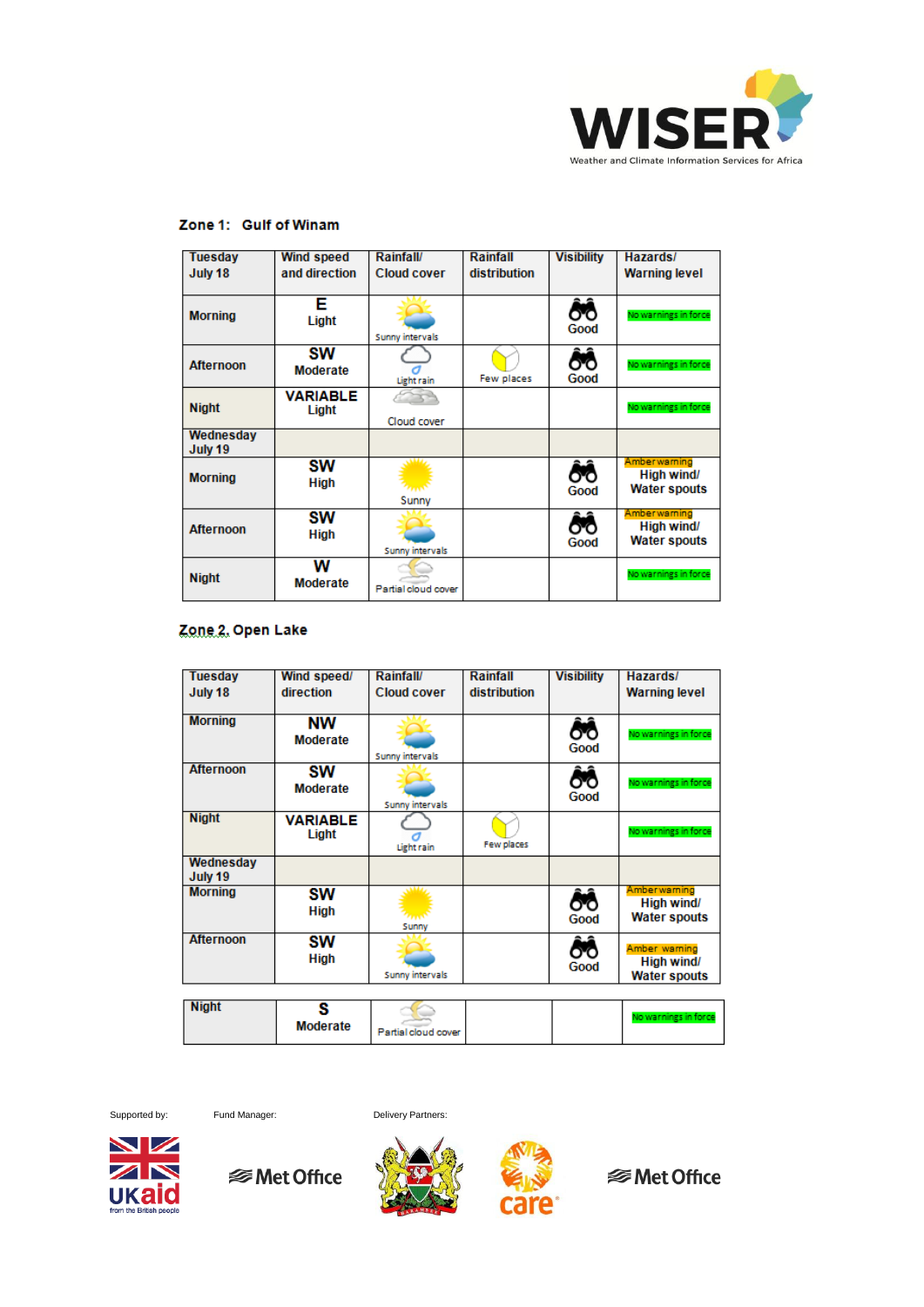

### **Sample severe weather warning**

**Kenya Meteorological Department** 



### **Severe weather warning for fishermen on Lake Victoria Date of issue: Tuesday 5th July 2016 Time of issue 15.45 East Africa Time (EAT)**



Supported by: Fund Manager: Delivery Partners: